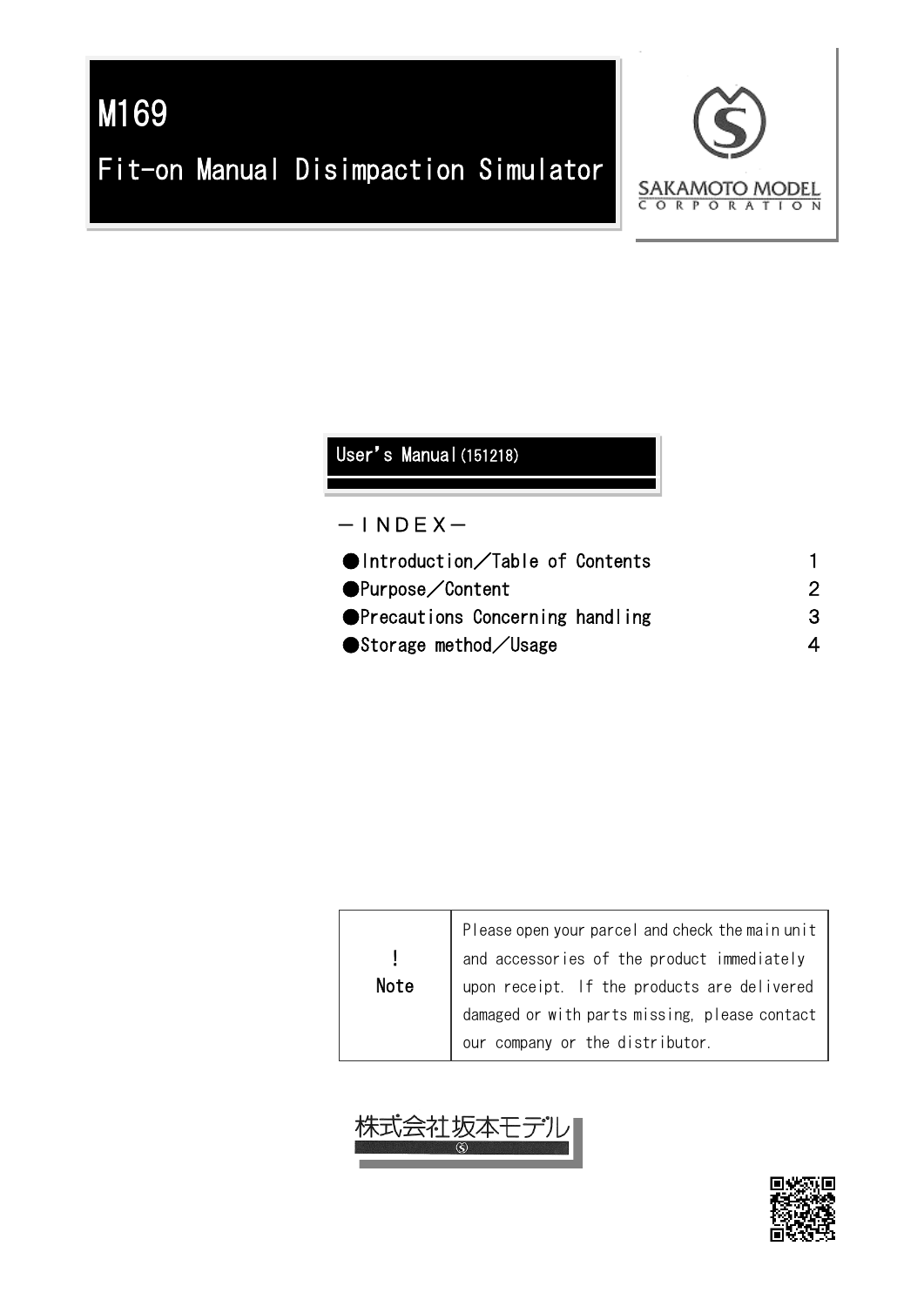Thank you for purchasing our product, "Fit-on Manual disimpaction Simulator."

Read this user's manual carefully in order to use the product for a long time appropriately.

This product is closely checked before factory shipment. However, when this product arrives, open it soon, and check if anything on the main unit and accessories are missing or broken.

### Table of contents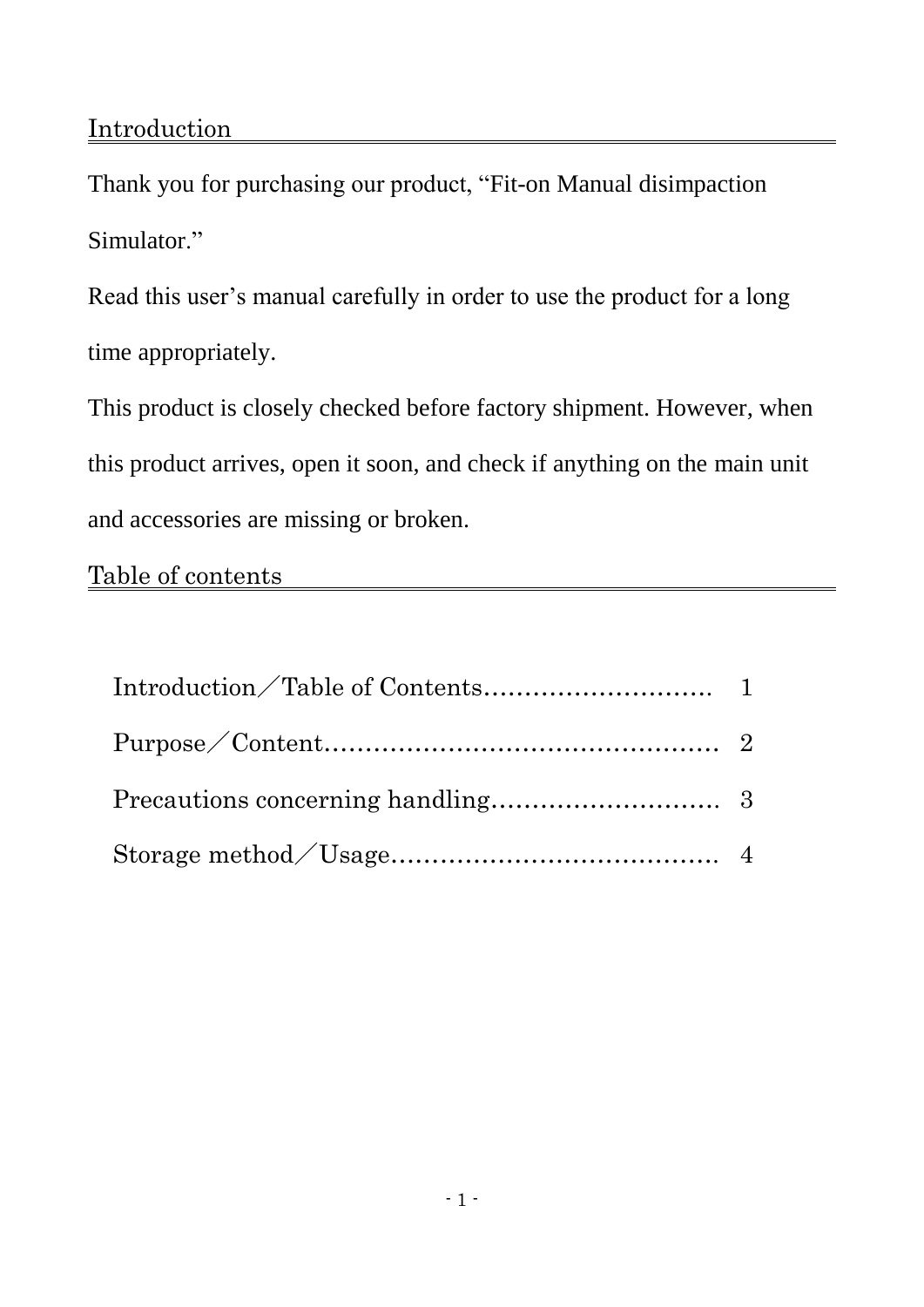# Purpose

Training can be performed for the following items:

1 Manual disimpaction training

## Contents

| 1. Main unit $(cradle + anus part)$ | 1set     |
|-------------------------------------|----------|
| 2. Wearable belt                    | 1 unit   |
| 3. Lubricant oil                    | 1 bottle |
| 4. Simulated excrement              | 1unit.   |

5. Baby powder 1 bottle



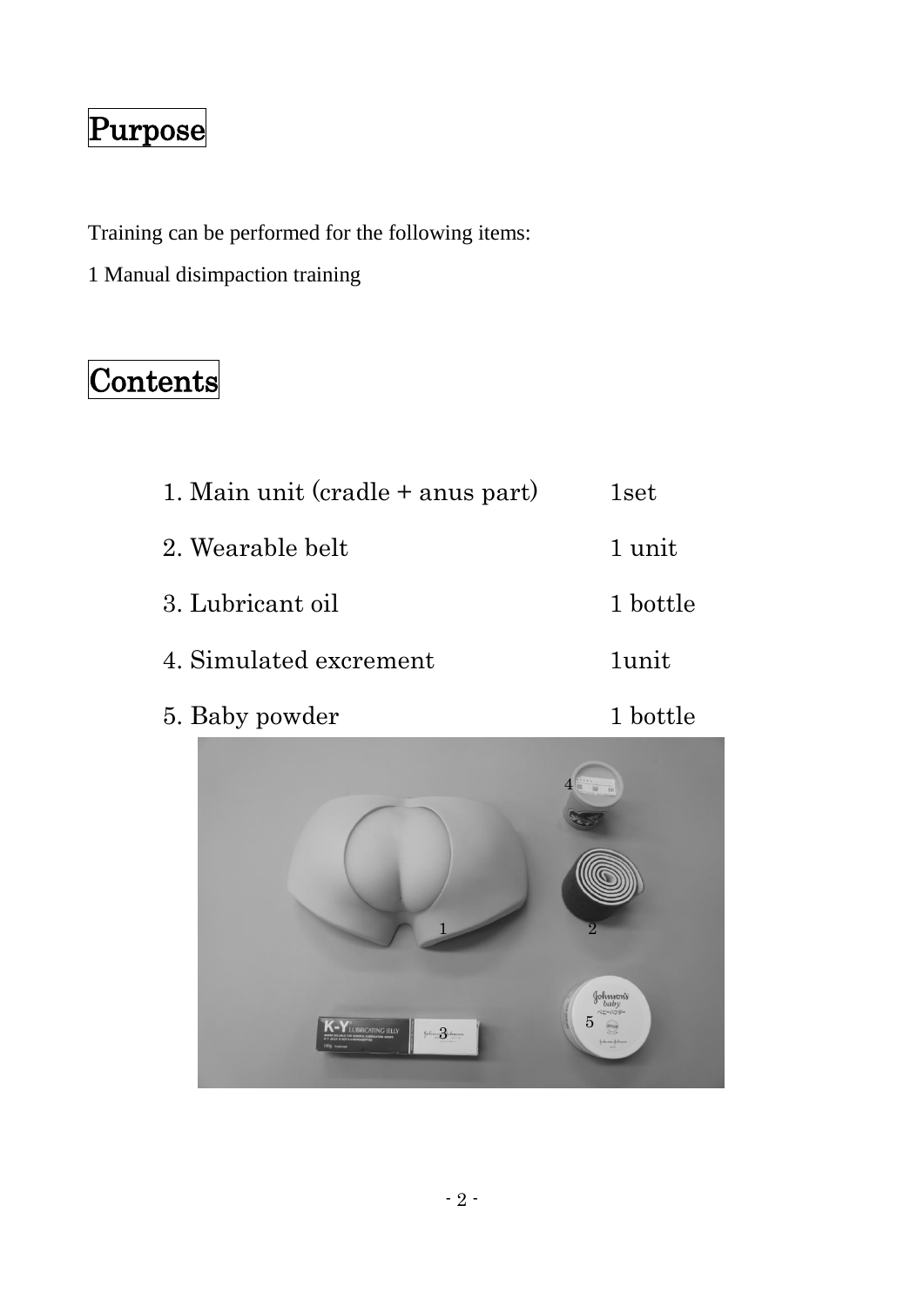## Cautions concerning handling

1.The periphery of the anus on the main unit easily becomes dirty due to the material characteristics, and gets broken if rubbed excessively. Be sure to put rubber gloves on and apply the lubricant oil adequately before starting training.

2.When the model gets dirty, wipe off the dirt using a soft cloth with a neutral detergent. (Do not use solvents, such as thinner, because they melt the resin parts.) After that, wipe it off using a cloth wetted with water and apply the baby powder.

3. Use the simulated excrement and lubricant oil attached to the product.

Using something else might alter the material.

- 4. The periphery of the anus on the main unit easily becomes dirty due to the material characteristics, and gets broken if rubbed excessively. Be sure to put rubber gloves on and apply the lubricant oil adequately before starting training.
- 5. If anything strange is detected when this model is being used, stop using it and notify us as soon as possible.
- 6. This product is a simulator for users to perform advanced training. Nonetheless, it does not guarantee that a similar effect can be obtained by actual treatment.
- 7. Note in advance that this product is subject to change without notice to improve it.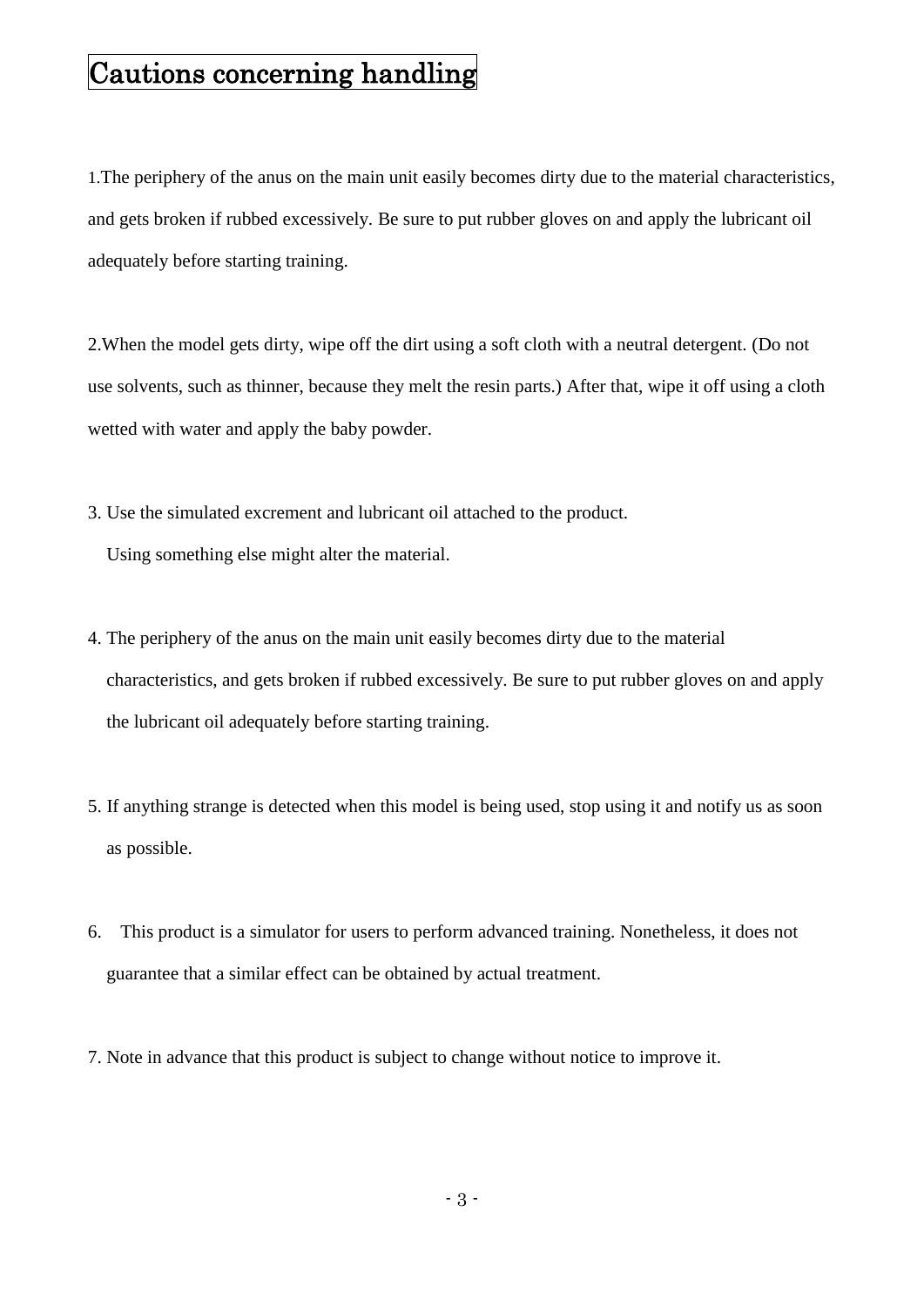## **Storage**

1 When the anus part becomes dirty, wipe off the dirt using a soft cloth with a neutral detergent.

After that, wipe it off using a cloth wetted with water.

2 Do not store the product in a place exposed to direct sunlight or one that becomes hot and humid. Otherwise, it might be deformed or altered.

## **Usage**

- 1 Take the main unit out of the dedicated case, and set the simulated excrement.
	- 1) Remove the cap equipped on top of the body. To do so, unlock the cap, pinch the left and right dents, and pull it out.
	- 2) Take the simulated excrement appropriately, and insert it into the body as if pushing it in.
	- 3) Close the cap. To do so, push in the cap deep so that it is aligned with the surface of the main unit, and lock the cap.
	- 4) The simulated excrement's hardness varies depending on the quantity of the contained water. Perform training in the range of suitable hardness.

2 Set the main unit.

(When the buddy wears the main unit to perform training, wind the accessory belt firmly before stating it.)